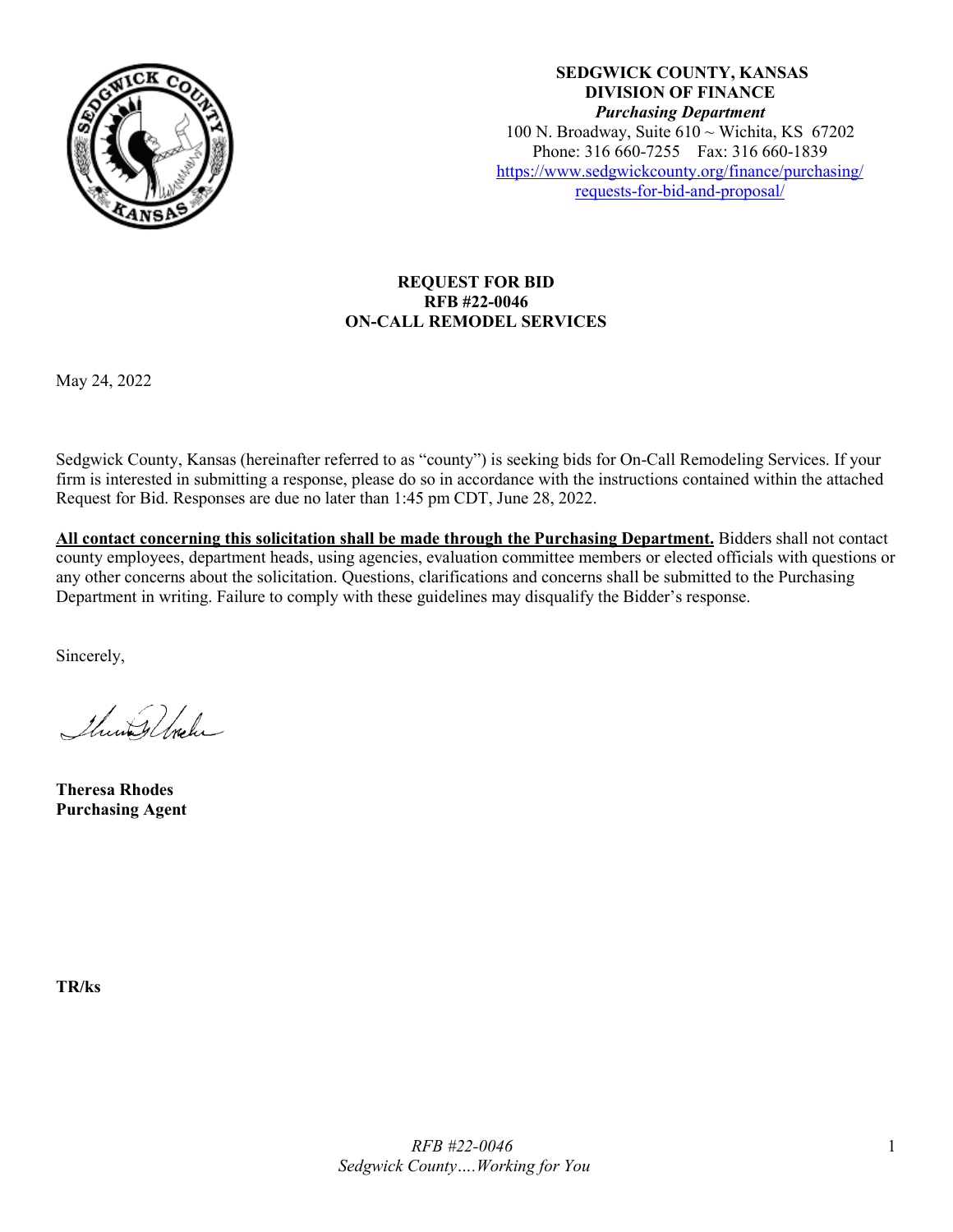## **Table of Contents**

- <span id="page-1-0"></span>**I. [Purpose](#page-2-0)**
- <span id="page-1-1"></span>**II. [Submittals](#page-2-1)**
- <span id="page-1-2"></span>**III. [Scope of Work](#page-2-2)**
- <span id="page-1-3"></span>**IV. [Sedgwick County's Responsibilities](#page-4-0)**
- <span id="page-1-9"></span><span id="page-1-8"></span><span id="page-1-7"></span><span id="page-1-6"></span><span id="page-1-5"></span><span id="page-1-4"></span>**V. Bid [Terms](#page-4-1)**
	- **A. [Questions and Contact Information](#page-4-2)**
	- **B. [Minimum Firm Qualifications](#page-4-3)**
	- **C. [Evaluation Criteria](#page-4-4)**
	- **D. [Request for Bid](#page-4-5) Timeline**
	- **E. [Contract Period and Payment Terms](#page-5-0)**
	- **F. [Insurance Requirements](#page-5-1)**
	- **G. [Indemnification](#page-6-0)**
	- **H. [Confidential Matters and Data Ownership](#page-6-1)**
	- **I. [Bid Conditions](#page-7-0)**
- <span id="page-1-14"></span><span id="page-1-13"></span><span id="page-1-12"></span><span id="page-1-11"></span><span id="page-1-10"></span>**VI. [Required Response Content](#page-8-0)**
- <span id="page-1-15"></span>**VII. [Response Form](#page-9-0)**
- <span id="page-1-16"></span>**VIII. [Pricing](#page-9-1)**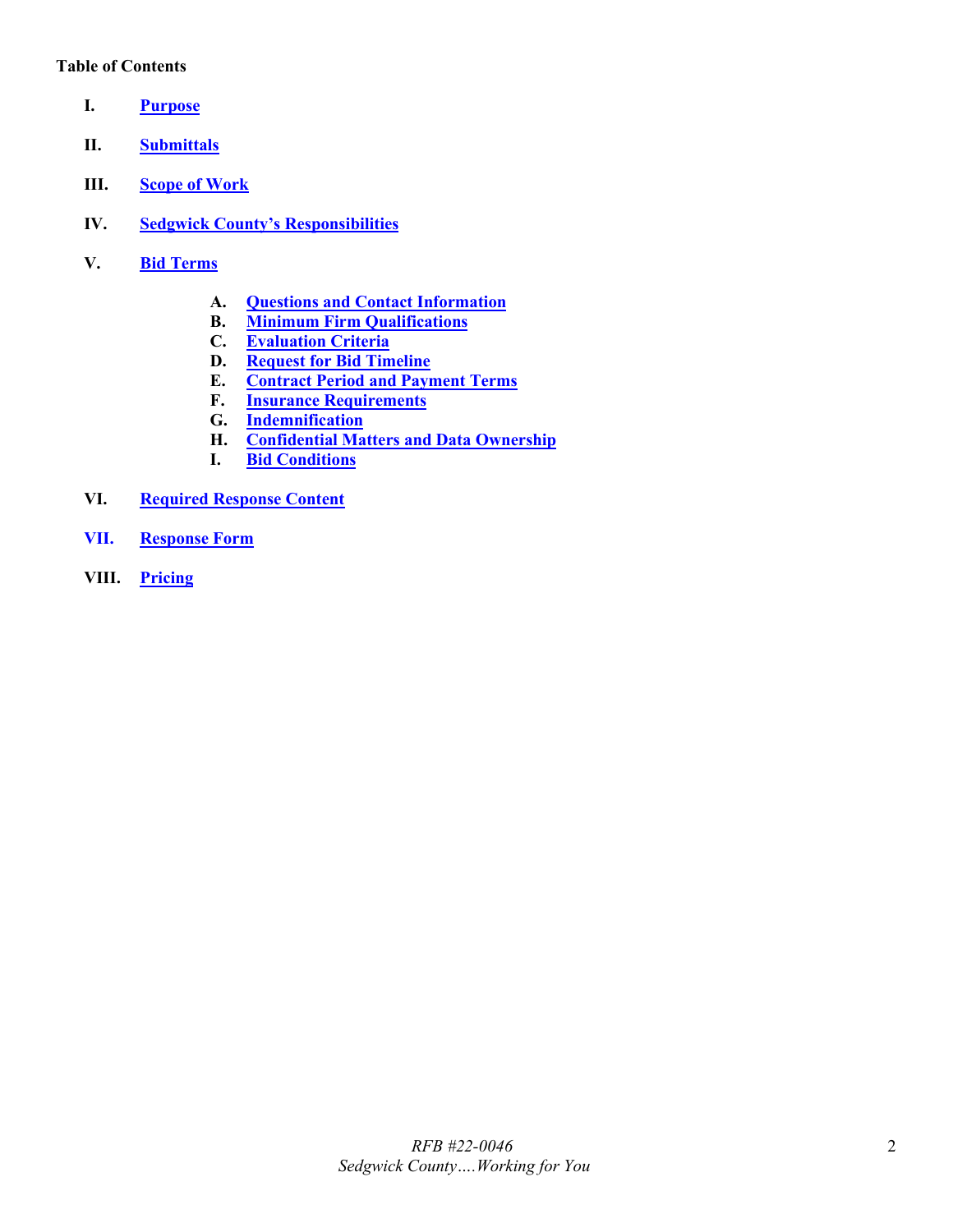## <span id="page-2-0"></span>**I. [Purpose](#page-1-0)**

Sedgwick County, located in south-central Kansas, is one of the most populous of Kansas' 105 counties with a population estimated at more than 514,000 persons. It is the sixteenth largest in area, with 1,008 square miles, and reportedly has the second highest per capita wealth among Kansas' counties. Organizationally, the county is a Commission/Manager entity, employs nearly 2,800 persons, and hosts or provides a full range of municipal services, e.g. – public safety, public works, criminal justice, recreation, entertainment, cultural, human/social, and education.

Sedgwick County is seeking bids for On-Call Remodel Services, in accordance with the specifications outlined, for Sedgwick County Facilities Maintenance.

### <span id="page-2-1"></span>**II. [Submittals](#page-1-1)**

Carefully review this Request for Bid. It provides specific technical information necessary to aid participating firms in formulating a thorough response. Should you elect to participate, submit one (1) original **AND** one (1) electronic copy (PDF/Word supplied on a flash drive) of the entire document with any supplementary materials to:

> Theresa Rhodes Sedgwick County Purchasing Department 100 N Broadway, Suite 610 Wichita, KS 67202

SUBMITTALS are due **NO LATER THAN 1:45 pm CDT, TUESDAY, June 28, 2022**. Responses must be sealed and marked on the lower left-hand corner with the firm name and address, bid number, and bid due date. Late or incomplete responses will not be accepted and will not receive consideration for final award. Bids/proposals that arrive late due to the fault of the U.S. Postal Service, United Parcel Service, DHL, FedEx, any delivery/courier service, or any other carrier of any sort are still considered late and shall not be accepted by the county.

Bid responses will be acknowledged and read into record at Bid Opening, which will occur at 2:00 pm CDT on the due date. We will continue to have Bid Openings for the items listed currently. If you would like to listen in as these bids are read into the record, please dial our Meet Me line  $(a)$  (316) 660-7271 at 2:00 pm.

### <span id="page-2-2"></span>**III. [Scope of Work](#page-1-2)**

- Have ability to perform the following remodeling services (this list is a sample and is not intended to be inclusive of all possible service requests):
	- a. General demolition
	- b. ADA accessibility modifications to existing walls, counters, restrooms, etc.
	- c. Framing walls and partitions with metal or wood studs
	- d. Repair and installation of suspended grid ceilings
	- e. Repair, installation and building of stairways
	- f. Repair and installation of hardwood floors
	- g. Repair, installation, and building of cabinets
	- h. Repair and installation of drywall
	- i. Repair and installation of decks and porches
	- j. Installation of insulation
	- k. Fabrication and installation of millwork
	- l. Finishing work (i.e. drywall, mud and tape, paint, stain, trim)
	- m. Custom projects as assigned to include the cutting, fitting and assembly.

### **Requirements**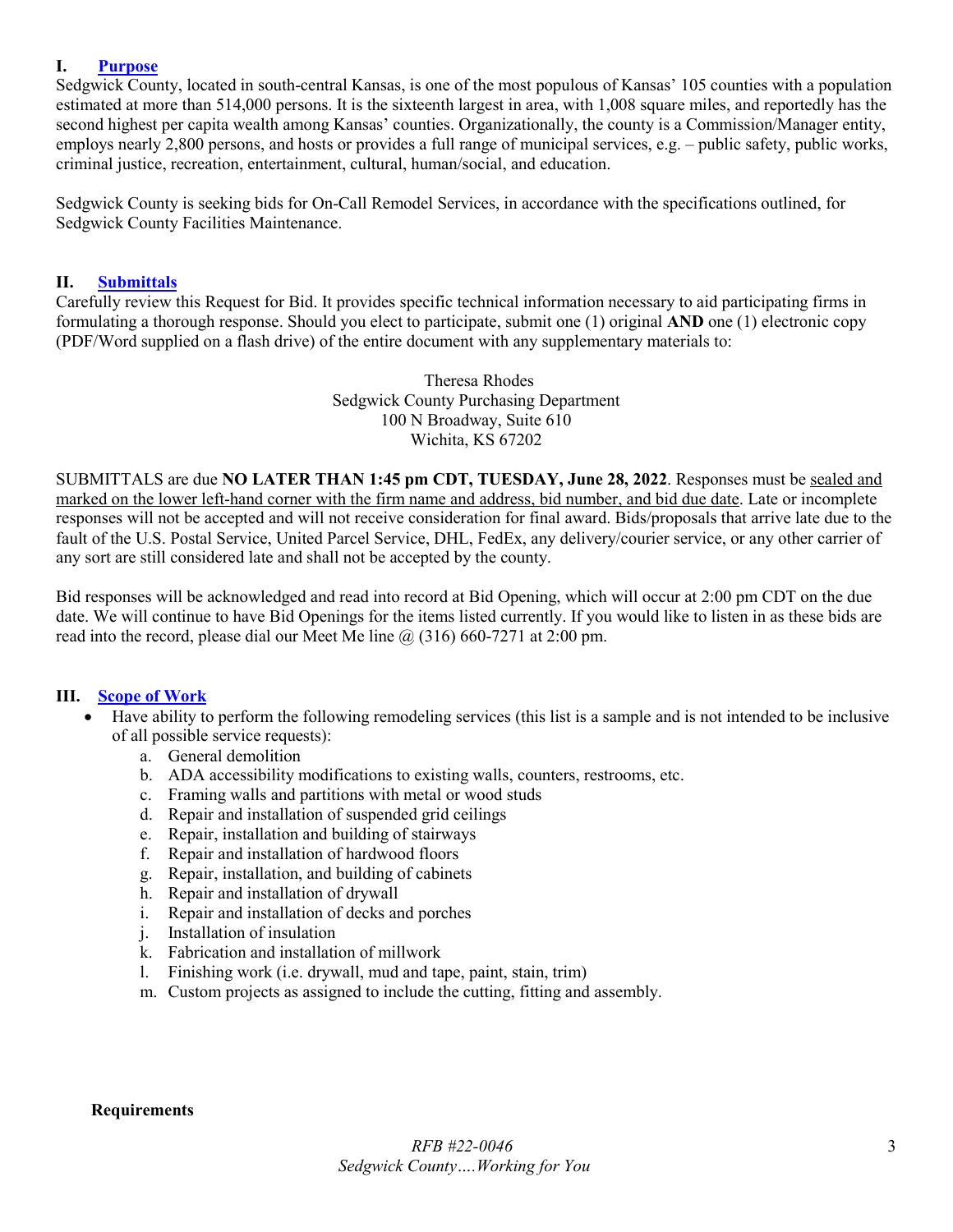# **General**

- Provide service coverage on-call as needed 24 hours a day seven (7) days a week.
- Obtain permits needed to complete project.
- Coordinate with other on-call services as required.
- Schedule any shut down of service and/or utilities with the building representative.
- Meet all required building codes, ordinances and laws (including ADA).
- All work shall comply with 2010 ADA (Americans with Disabilities Act) Standards for Accessible Design. a. Construction and manufacturing tolerances shall meet 2010 ADA Standards. Where ADA Standards state a range with specific minimum and maximum end points, no tolerance outside of the range at either end is permitted.

b. Contractor is responsible for ensuring all work, including that of any subcontractors, complies with ADA. This shall include verification that project elements comply with 2010 ADA Standards prior to final inspection. The Contractor's review shall include, but is not limited to, the following:

- Running slopes and cross slopes of ramps or accessible routes.
- Door opening force and closing speed.
- Plumbing fixture and restroom compliance, such as toilet centerline, seat height, and flush control location; lavatory height and knee clearance; grab bar heights, sizes, and locations; dispensers, hooks, and mirror heights and locations.
- Signage mounting heights and locations.
- Heights of operable parts, such as switches, outlets, and controls.
- Kitchen and kitchenette items such as sinks, receptacles, appliances, and storage.
- Other features covered by ADA Standards.
- On jobs estimated to take longer than seven (7) calendar days to complete, provide a detailed schedule of work to include each trade and major event (to be determined at a pre-construction meeting.)
- Provide an order date/confirmation number and a shipping/delivery date for material other than general construction material; i.e. doors, plumbing fixtures, specialty hardware, lighting, flooring, etc.

## **Pricing**

For projects with an estimated value less than \$10,000.00, the department may choose one or more firms of the contracted firms to obtain an estimate based on the hourly rates and percentage markup submitted below. For projects with an estimated value greater than \$10,000.00, the department may choose one or more of the contracted firms to obtain a competitive quote. For these projects, a lump sum bid will be submitted based on the scope of work.

- Provide labor rate based on the following:
	- **a.** Business hours, Monday through Friday, 8:00 a.m. 5:00 p.m.
	- **b.** After hours
- Provide materials/subcontract/rental equipment percentage markup.

### **Emergency Service**

• Respond and commence work within two (2) hours or less for emergency repairs. Emergency repairs may include, but not be limited to, any condition that may be considered unsafe or hazardous or may cause property damage to the building.

### **Warranty**

- Manufacturer warranty for materials installed shall be no less than one (1) year. Documentation with appropriate customer support contact information shall be provided to Project Manager upon completion of work.
- Service warranty for labor shall be 90 days.

## **Safety**

• Provide any barricades, tarps, plastic, flag tape and other safety/traffic control equipment required to protect its employees, the public and vehicles.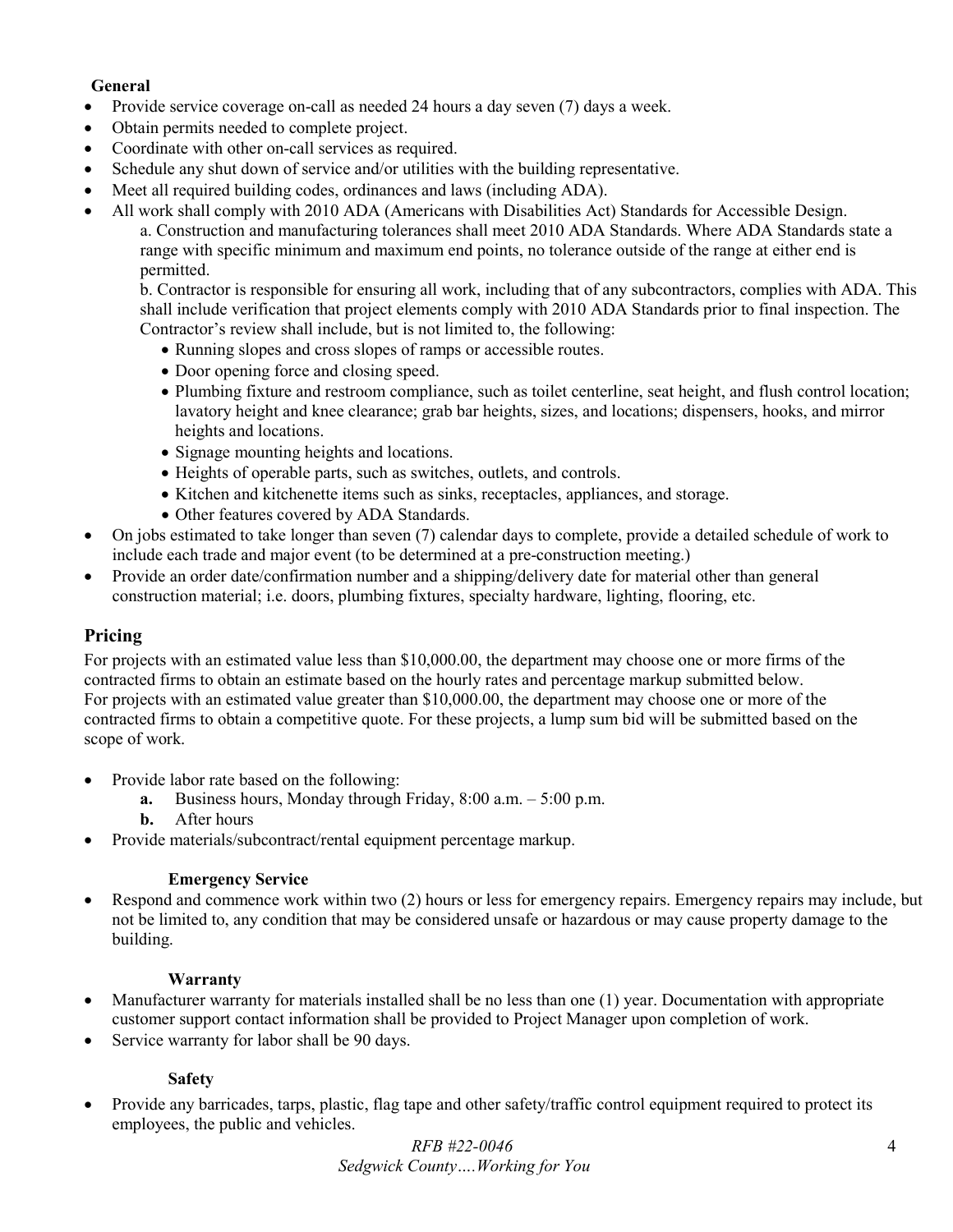- Provide dust protection for projects.
- Provide Material Safety Data Sheets for hazardous chemicals (i.e. solvents) to be used on projects.
- Maintain a safe work environment and upon completion of installation, return the workspace or area to its original state as approved by the county.
- Leave the work area clean and free of materials, tools, equipment, and debris.
- Remove and dispose of all defective materials in strict accordance with all applicable rules, regulations, codes, laws, ordinances, statues, and industry standards.
- Vendor is responsible for all tear off, clean up, and removal of all debris.
- Cover the furnishings and floor area prior to commencing work on equipment located above the ceiling line.

## <span id="page-4-0"></span>**IV. [Sedgwick County's Responsibilities](#page-1-3)**

- Provide information, as legally allowed, in possession of the county, which relates to the county's requirements or which is relevant to this project.
- Designate a person to act as the County Contract Manager with respect to the work to be performed under this contract.
- County reserves the right to make inspections at various points of the project. Contractor agrees to openly participate in said inspections and provide information to the county on the progress, expected completion date and any unforeseen or unexpected complications in the project.

# <span id="page-4-1"></span>**V. Bid [Terms](#page-1-4)**

## A. [Questions and Contact Information](#page-1-5)

<span id="page-4-2"></span>Any questions regarding this document must be submitted in writing to Theresa Rhodes at [Theresa.Rhodes@sedgwick.gov](mailto:Theresa.Rhodes@sedgwick.gov) by 5:00 pm CDT, June 14, 2022. Any questions of a substantive nature will be answered in written form as an addendum and posted on the purchasing website at

<https://www.sedgwickcounty.org/finance/purchasing/requests-for-bid-and-proposal/>under the Documents column associated with this bid number by 5:00 pm CDT, June 21, 2022. Firms are responsible for checking the website and acknowledging any addenda on their bid response form.

# B. [Minimum Firm Qualifications](#page-1-6)

<span id="page-4-3"></span>This section lists the criteria to be considered in evaluating the ability of firms interested in providing the service(s) and/or product(s) specified in this Request for Bid. Firms must meet or exceed these qualifications to be considered for award. Bids submitted must reflect in detail their inclusion as well as the degree to which they can be provided. Any exceptions to the requirements listed should be clearly detailed in proposer's response. Bidders shall:

- 1. Have proper certification(s) or license(s) for the services/product specified in this document.
- 2. Ensure that project work meets all local, state and federal laws, regulations and ordinances.
- 3. Have the capacity to acquire all required permits, bonds, escrows or insurances.
- 4. Provide appropriate project supervision and quality control procedures.
- *5.* Have appropriate material, equipment and labor to perform job safely and efficiently. *All costs associated with meeting this requirement will be the sole responsibility of the vendor.*

### C. [Evaluation Criteria](#page-1-7)

<span id="page-4-5"></span><span id="page-4-4"></span>An award will be made to the lowest responsible and responsive bidder. . Sedgwick County may choose more than one (1) bidder.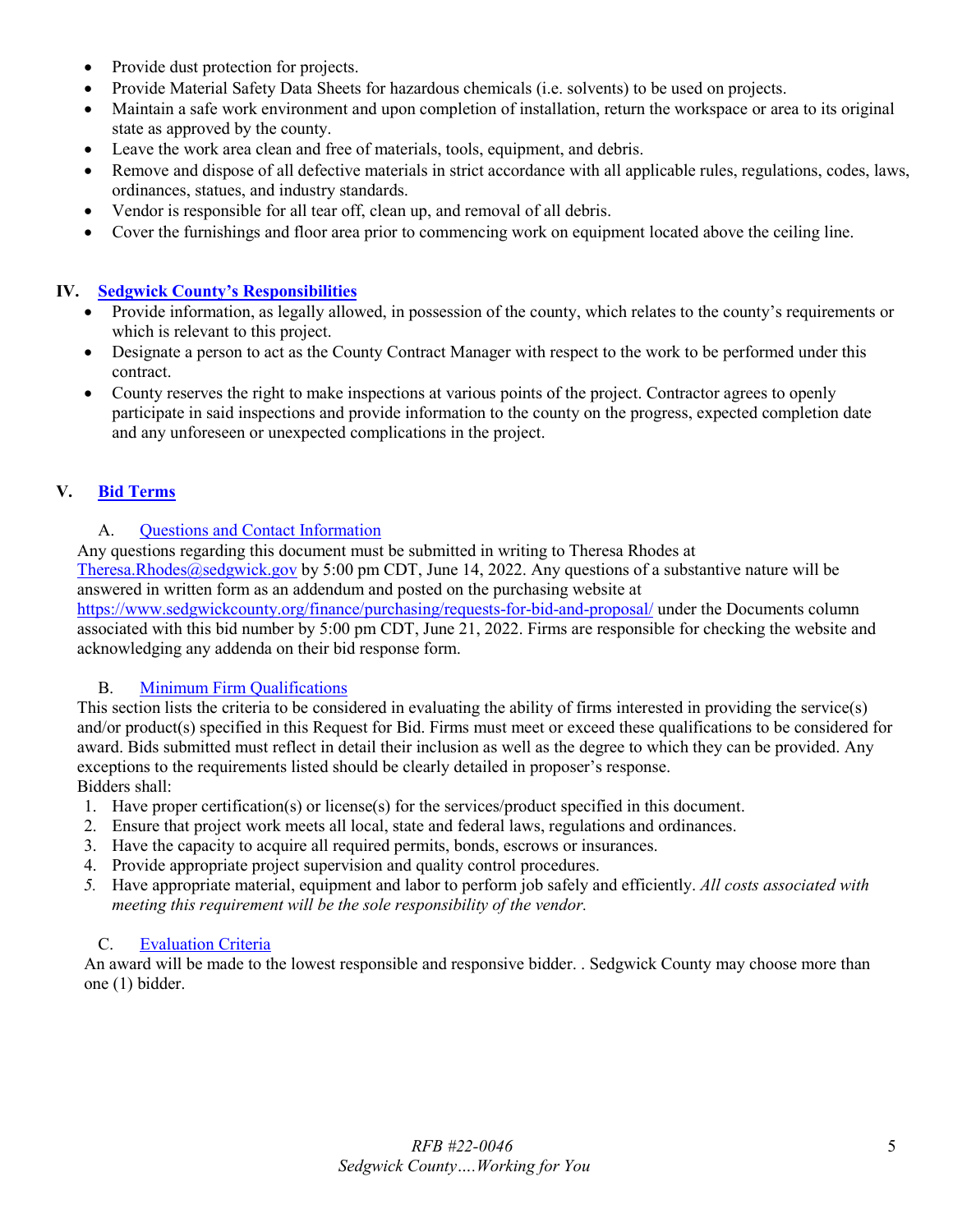# D. [Request for Bid](#page-1-8) Timeline

The following dates are provided for information purposes and are subject to change without notice. Contact the Purchasing Department at (316) 660-7255 to confirm any and all dates**.** 

| Distribution of Request for Bid to interested parties                        | May 24, 2022         |
|------------------------------------------------------------------------------|----------------------|
| Clarification, Information and Questions submitted in writing by 5:00 pm CDT | June 14, 2022        |
| Addendum Issued by 5:00 pm CDT                                               | June 21, 2022        |
| Sealed Bid due before 1:45 pm CDT                                            | June 28, 2022        |
| Board of Bids and Contracts Recommendation                                   | <b>July 7, 2022</b>  |
| Board of County Commission Award                                             | <b>July 13, 2022</b> |

# E. [Contract Period and Payment Terms](#page-1-9)

<span id="page-5-0"></span>A contractual period will begin following Board of County Commissioners (BoCC) approval of the successful firm(s) for two (2) years with two (2) one (1) year options to renew.

County may cancel its obligations herein upon thirty-day (30) prior written notice to the other party. It is understood that funding may cease or be reduced at any time, and in the event that adequate funds are not available to meet the obligations hereunder, either party reserves the right to terminate this agreement upon thirty (30) days prior written notice to the other. Payment will be remitted following receipt of monthly detailed invoice.

# Payment and Invoice Provisions

[https://www.sedgwickcounty.org/media/39239/payment\\_and\\_invoice\\_provisions.pdf](https://www.sedgwickcounty.org/media/39239/payment_and_invoice_provisions.pdf)

# F. [Insurance Requirements](#page-1-10)

<span id="page-5-1"></span>Liability insurance coverage indicated below must be considered as primary and not as excess insurance. If required, Contractor's professional liability/errors and omissions insurance shall (i) have a policy retroactive date prior to the date any professional services are provided for this project, and (ii) be maintained for a minimum of 3 years past completion of the project. Contractor shall furnish a certificate evidencing such coverage, with county listed as an additional insured including both ongoing and completed operations, except for professional liability, workers' compensation and employer's liability. **Certificate shall be provided prior to award of contract.** Certificate shall remain in force during the duration of the project/services and will not be canceled, reduced, modified, limited, or restricted until thirty (30) days after county receives written notice of such change. All insurance must be with an insurance company with a minimum BEST rating of A-VIII and licensed to do business in the State of Kansas **(must be acknowledged on the bid/proposal response form).**

**NOTE:** If any insurance is subject to a deductible or self-insured retention, written disclosure must be included in your proposal response and also be noted on the certificate of insurance.

It is the responsibility of Contractor to require that any and all approved subcontractors meet the minimum insurance requirements.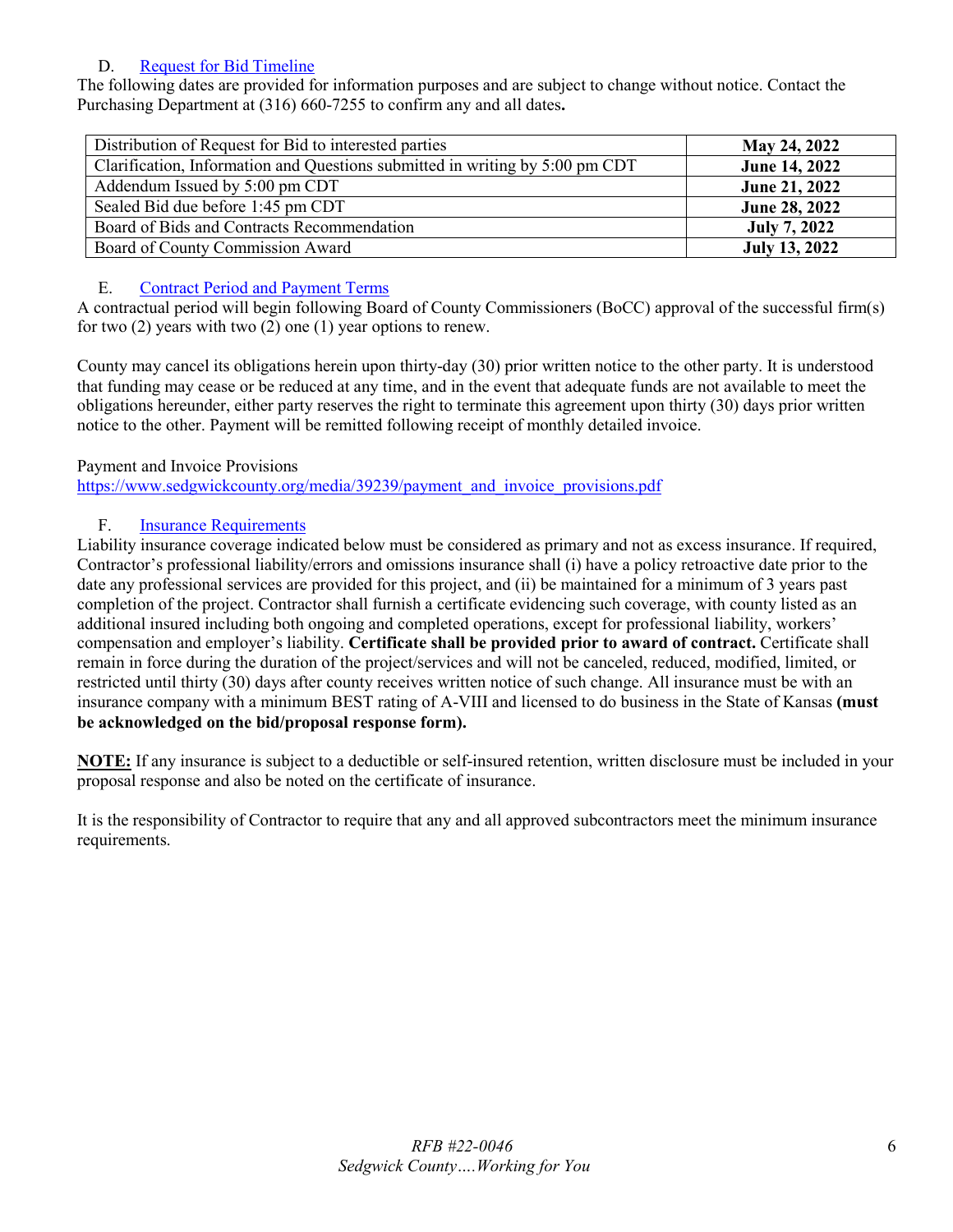| <b>Workers' Compensation:</b>                                                      |                |  |
|------------------------------------------------------------------------------------|----------------|--|
| Applicable coverage per State Statutes                                             |                |  |
| <b>Employer's Liability Insurance:</b>                                             | \$500,000.00   |  |
| Commercial General Liability Insurance (on form CG 00 01 04 13 or its equivalent): |                |  |
| Each Occurrence                                                                    | \$1,000,000.00 |  |
| General Aggregate, per project                                                     | \$2,000,000.00 |  |
| Personal Injury                                                                    | \$1,000,000.00 |  |
| Products and Completed Operations Aggregate                                        | \$2,000,000.00 |  |
| <b>Automobile Liability:</b>                                                       |                |  |
| Combined single limit                                                              | \$500,000.00   |  |
| <b>Umbrella Liability:</b>                                                         |                |  |
| Following form for both the general liability and automobile                       |                |  |
| X_Required / __ Not Required                                                       |                |  |
| Each Claim                                                                         | \$1,000,000.00 |  |
| Aggregate                                                                          | \$1,000,000.00 |  |
| Professional Liability/ Errors & Omissions Insurance:                              |                |  |
| Required / X Not Required                                                          |                |  |
| Each Claim                                                                         | \$1,000,000.00 |  |
| Aggregate                                                                          | \$1,000,000.00 |  |
| <b>Pollution Liability Insurance:</b>                                              |                |  |
| X Required / Not Required                                                          |                |  |
| Each Claim                                                                         | \$1,000,000.00 |  |
| Aggregate                                                                          | \$1,000,000.00 |  |

## *Special Risks or Circumstances:*

*Entity reserves the right to modify, by written contract, these requirements, including limits, based on the nature of the risk, prior experience, insurer, coverage, or other special circumstances.*

## **IF CONTRACTOR IS PROVIDING CONSTRUCTION SERVICES:**

*In addition to the above coverages, Contractor shall also provide the following:*

| <b>Builder's Risk Insurance:</b> | In the amount of the initial Contract Sum, plus the value of subsequent        |  |
|----------------------------------|--------------------------------------------------------------------------------|--|
|                                  | modifications and cost of materials supplied and installed by others,          |  |
|                                  | comprising the total value for the entire Project on a replacement cost basis  |  |
|                                  | without optional deductibles. Entity, Contractor, and all Subcontractors shall |  |
|                                  | be included as named insureds.                                                 |  |
|                                  |                                                                                |  |

### G. [Indemnification](#page-1-11)

<span id="page-6-0"></span>To the fullest extent of the law, the provider, its subcontractor, agents, servants, officers or employees shall indemnify and hold harmless Sedgwick County, including, but not limited to, its elected and appointed officials, officers, employees and agents, from any and all claims brought by any person or entity whatsoever, arising from any act, error, or omission of the provider during the provider's performance of the agreement or any other agreements of the provider entered into by reason thereof. The provider shall indemnify and defend Sedgwick County, including, but not limited to, its elected and appointed officials, officers, employees and agents, with respect to any claim arising, or alleged to have arisen from negligence, and/or willful, wanton or reckless acts or omissions of the provider, its subcontractor, agents, servants, officers, or employees and any and all losses or liabilities resulting from any such claims, including, but not limited to, damage awards, costs and reasonable attorney's fees. This indemnification shall not be affected by any other portions of the agreement relating to insurance requirements. The provider agrees that it will procure and keep in force at all times at its own expense insurance in accordance with these specifications.

<span id="page-6-1"></span>H. [Confidential Matters and Data Ownership](#page-1-12)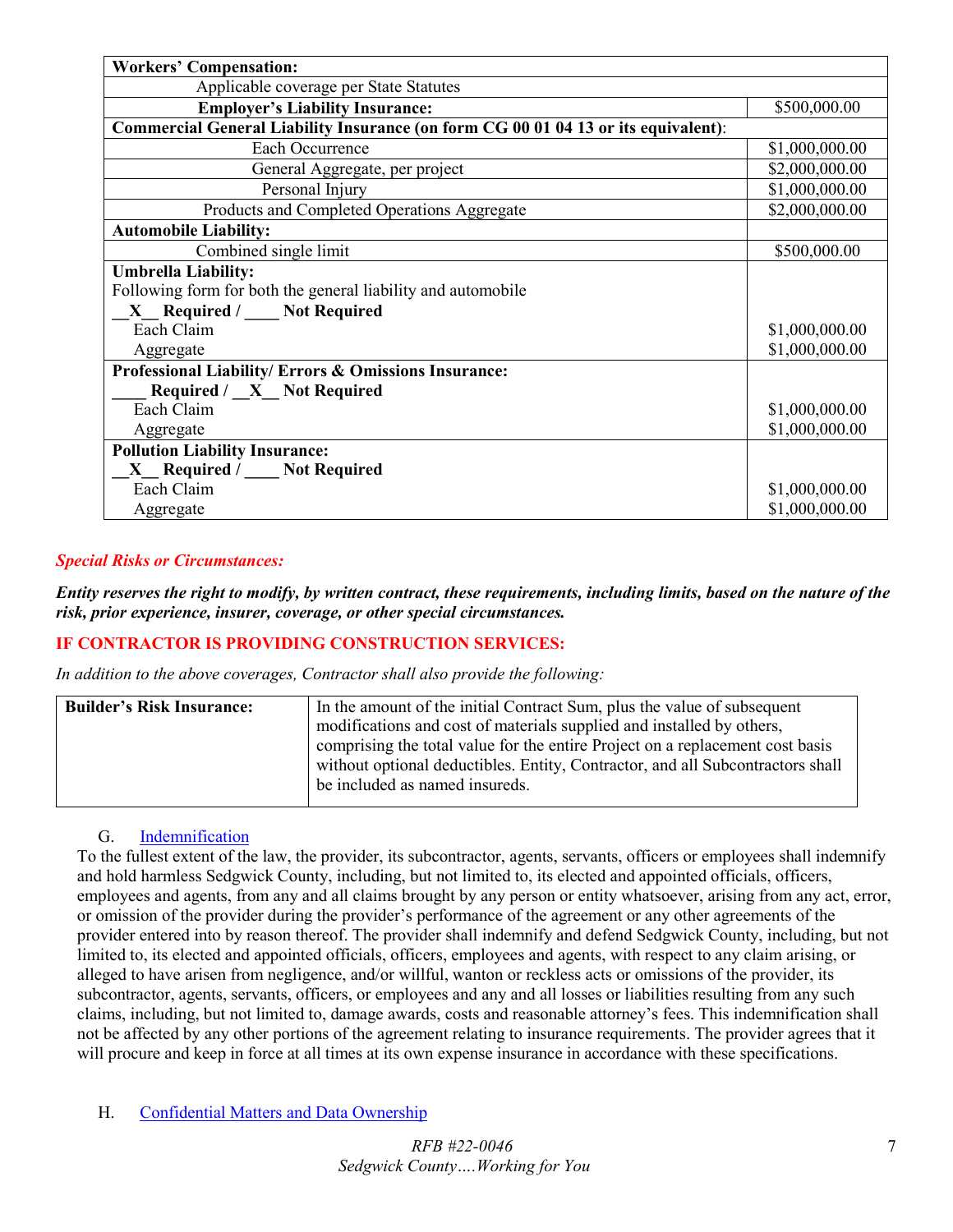The successful bidder agrees all data, records and information, which the bidder, its agents and employees, which is the subject of this bid, obtain access, remains at all times exclusively the property of Sedgwick County. The successful proposer agrees all such data, records, plans and information constitutes at all times proprietary information of Sedgwick County. The successful bidder agrees that it will not disclose, provide, or make available any of such proprietary information in any form to any person or entity. In addition, the successful proposer agrees it will not use any names or addresses contained in such data, records, plans and information for the purpose of selling or offering for sale any property or service to any person or entity who resides at any address in such data. In addition, the successful proposer agrees it will not sell, give or otherwise make available to any person or entity any names or addresses contained in or derived from such data, records and information for the purpose of allowing such person to sell or offer for sale any property or service to any person or entity named in such data. Successful bidder agrees it will take all reasonable steps and the same protective precautions to protect Sedgwick County's proprietary information from disclosure to third parties as with successful proposer's own proprietary and confidential information. Proposer agrees that all data, regardless of form that is generated as a result of this Request for Bid is the property of Sedgwick County.

<span id="page-7-0"></span>I. [Bid Conditions](#page-1-13)

<https://www.sedgwickcounty.org/media/31339/bid-terms-conditions.pdf>

General Contract Provisions

[http://www.sedgwickcounty.org/purchasing/pdf\\_files/General%20Contractual%20Provisions.pdf](https://www.sedgwickcounty.org/media/31337/general-contractual-provisions.pdf) 

Mandatory Contract Provisions <https://www.sedgwickcounty.org/media/31336/mandatory-contractual-provisions.pdf>

 Independent Contractor <https://www.sedgwickcounty.org/media/54780/independent-contractor-addendum.pdf>

Sample Contract

<https://www.sedgwickcounty.org/media/39236/sample-contract.pdf>

Federal Certifications Addendum Sedgwick County

[https://www.sedgwickcounty.org/media/59719/federal-certifications-addendum-updated-for-changes-to-ug-11-12-2020](https://www.sedgwickcounty.org/media/59719/federal-certifications-addendum-updated-for-changes-to-ug-11-12-2020-no-signature-line.pdf) [no-signature-line.pdf](https://www.sedgwickcounty.org/media/59719/federal-certifications-addendum-updated-for-changes-to-ug-11-12-2020-no-signature-line.pdf)

 Suspension and Debarment <https://www.sedgwickcounty.org/finance/purchasing/suspension-and-debarment/>

ARPA Exhibits F, G and H

<https://www.sedgwickcounty.org/media/61318/arpa-exhibits-f-h.pdf>

Appendix C - Mandatory ARPA Contractual Provisions

<https://www.sedgwickcounty.org/media/61409/appendix-c-mandatory-arpa-contractual-provisions.pdf>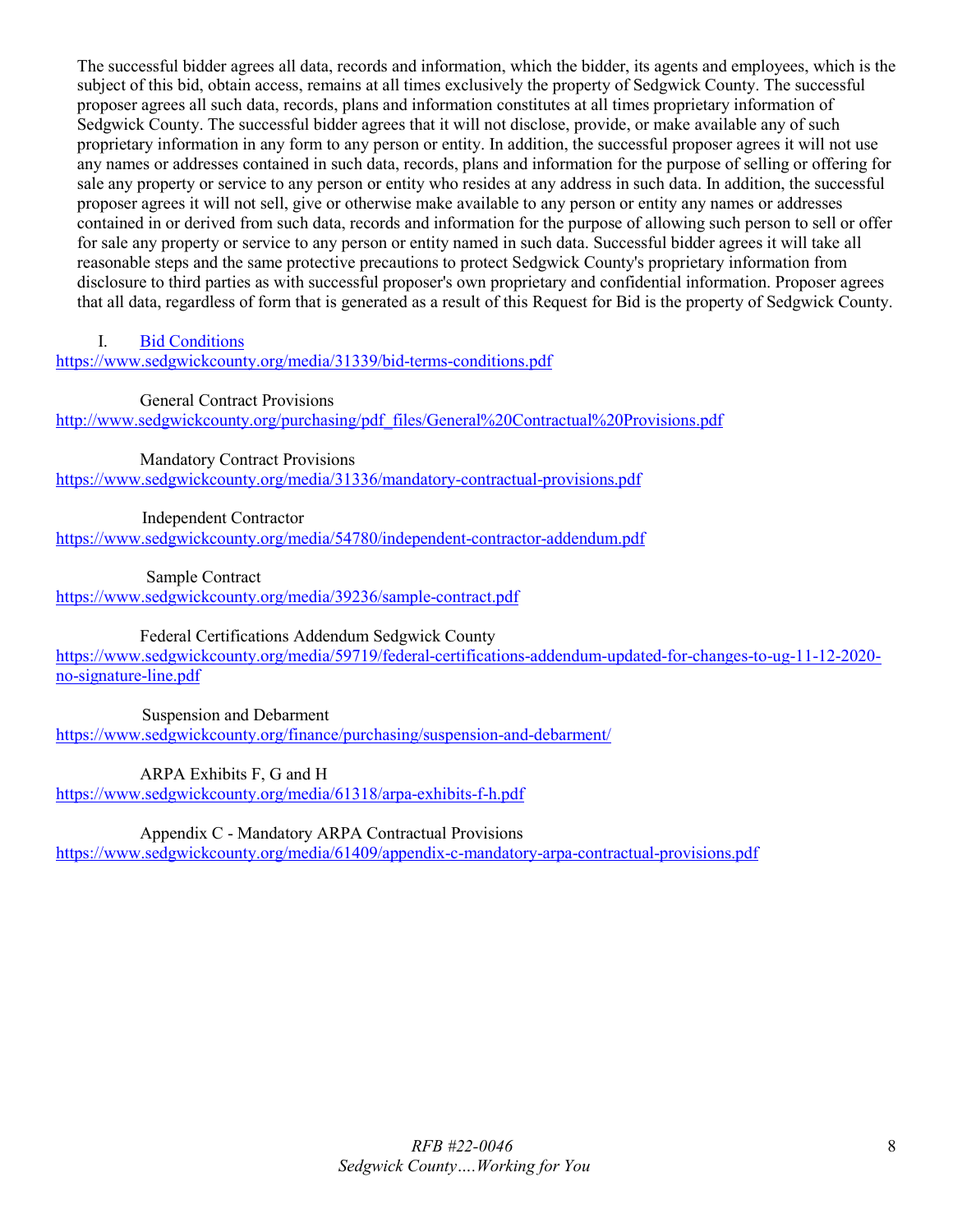## <span id="page-8-0"></span>**VI. [Required Response Content](#page-1-14)**

Bid response should include the following:

- Any exclusions clearly delineated.
- Sample invoice (where applicable).
- Completed and signed Bid Response Form.
- Those responses that do not include all required forms/items may be deemed non-responsive.
- Provide a brief description of firm, include years in service, number of employees, types of services provided, etc.
- Provide contact name, title, qualifications, phone number and e-mail address of lead professional personnel assigned to the county account.
- Provide proof of certifications, licenses or factory trainings as applicable to work described herein.
- Provide a description of the number of employees available for immediate work on county projects, in addition to qualifications and expertise based sample projects identified in scope of work.
- Provide a description of equipment owned as well as any equipment rental needs anticipated based on scope of work provided.
- Provide four (4) references verifying exemplary service. These references MUST have received service(s) similar to those bid under this RFB. Provide the business name, address, contact name, phone number, length of service contract for each site, and a brief description of product installation.
- Discuss any current local, state or federal violations and any ongoing litigation that may cause conflicts or affect the ability of the vendor to provide service(s) and/or product(s).
- Provide insurance certificate.
- Provide a sample invoice. All invoices must be clearly itemized with materials showing the contracted mark-up rates and labor shown per contracted hourly rates.
- Provide detailed information regarding any anticipated exception to any requirement, scope of work, term or condition within solicitation.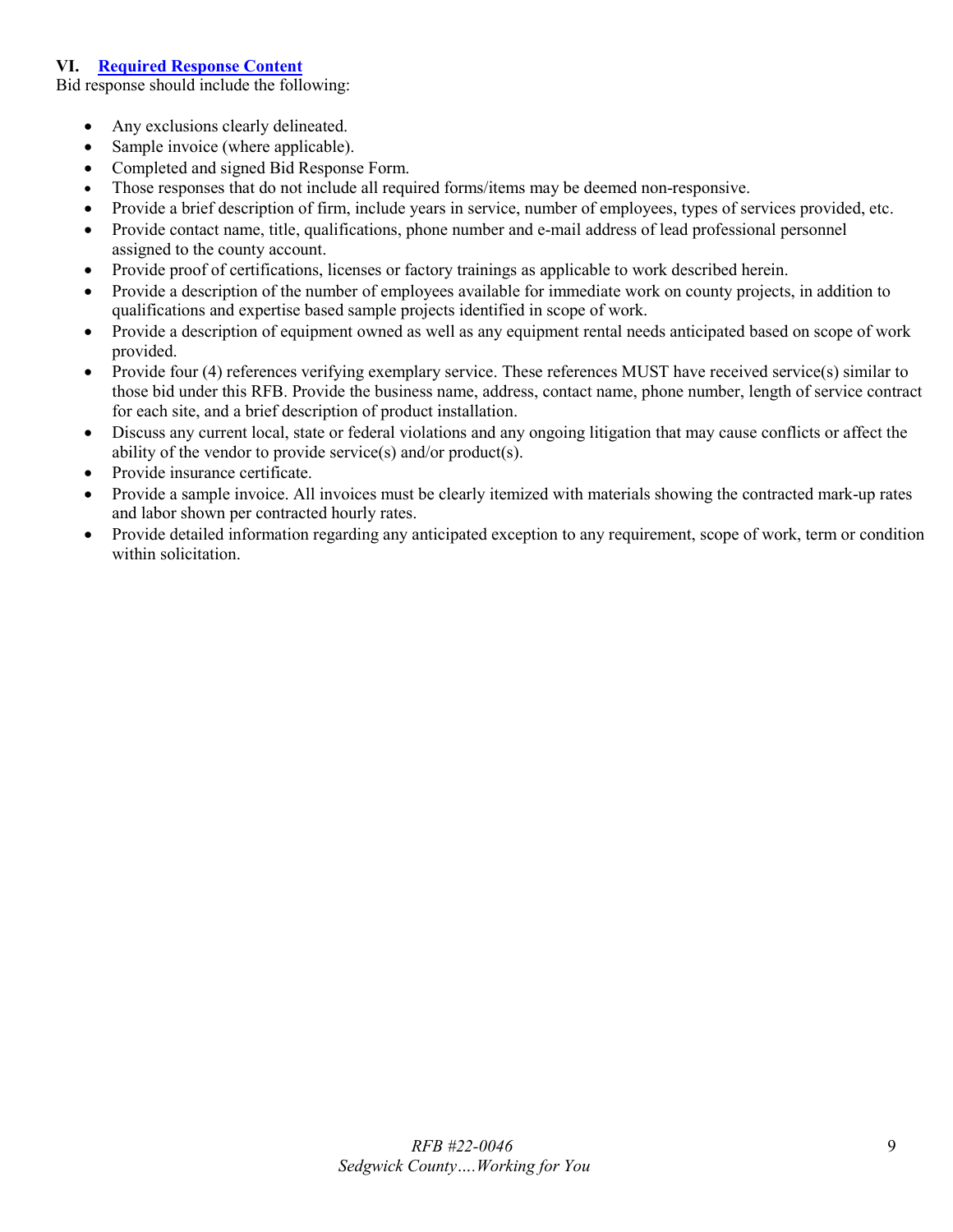# **REQUEST FOR BID RFB #22-0046 ON-CALL REMODEL SERVICES**

<span id="page-9-0"></span>

| The undersigned, on behalf of the Bidder, certifies that: (1) this offer is made without previous understanding, agreement or<br>connection with any person, firm, or corporation submitting a bid on the same project; $(2)$ is in all respects fair and without collusion<br>or fraud; (3) the person whose signature appears below is legally empowered to bind the firm in whose name the bidder is entered;<br>(4) they have read the complete Request for Bid and understands all provisions; (5) if accepted by the County, this bid is guaranteed as<br>written and amended and will be implemented as stated; and (6) mistakes in writing of the submitted bid will be their responsibility.<br>NAME <b>SECURE 2006</b> |                                                  |  |
|----------------------------------------------------------------------------------------------------------------------------------------------------------------------------------------------------------------------------------------------------------------------------------------------------------------------------------------------------------------------------------------------------------------------------------------------------------------------------------------------------------------------------------------------------------------------------------------------------------------------------------------------------------------------------------------------------------------------------------|--------------------------------------------------|--|
| DBA/SAME                                                                                                                                                                                                                                                                                                                                                                                                                                                                                                                                                                                                                                                                                                                         |                                                  |  |
| CONTACT                                                                                                                                                                                                                                                                                                                                                                                                                                                                                                                                                                                                                                                                                                                          |                                                  |  |
|                                                                                                                                                                                                                                                                                                                                                                                                                                                                                                                                                                                                                                                                                                                                  |                                                  |  |
| PHONE FAX HOURS                                                                                                                                                                                                                                                                                                                                                                                                                                                                                                                                                                                                                                                                                                                  |                                                  |  |
|                                                                                                                                                                                                                                                                                                                                                                                                                                                                                                                                                                                                                                                                                                                                  |                                                  |  |
|                                                                                                                                                                                                                                                                                                                                                                                                                                                                                                                                                                                                                                                                                                                                  |                                                  |  |
| NUMBER OF LOCATIONS NUMBER OF PERSONS EMPLOYED                                                                                                                                                                                                                                                                                                                                                                                                                                                                                                                                                                                                                                                                                   |                                                  |  |
| TYPE OF ORGANIZATION: Public Corporation Private Corporation Sole Proprietorship                                                                                                                                                                                                                                                                                                                                                                                                                                                                                                                                                                                                                                                 |                                                  |  |
| Partnership Other (Describe):                                                                                                                                                                                                                                                                                                                                                                                                                                                                                                                                                                                                                                                                                                    |                                                  |  |
| BUSINESS MODEL: Small Business _______ Manufacturer _______ Distributor _______ Retail                                                                                                                                                                                                                                                                                                                                                                                                                                                                                                                                                                                                                                           |                                                  |  |
| Dealer Other (Describe): <u>Contact Contact Contact Contact Contact Contact Contact Contact Contact Contact Contact Contact Contact Contact Contact Contact Contact Contact Contact Contact Contact Contact Contact Contact Cont</u>                                                                                                                                                                                                                                                                                                                                                                                                                                                                                             |                                                  |  |
| Not a Minority-Owned Business: Minority-Owned Business: (Specify Below)                                                                                                                                                                                                                                                                                                                                                                                                                                                                                                                                                                                                                                                          |                                                  |  |
| African American (05) <b>Asian Pacific (10) Subcontinent Asian (15) __</b> Hispanic (20)                                                                                                                                                                                                                                                                                                                                                                                                                                                                                                                                                                                                                                         |                                                  |  |
|                                                                                                                                                                                                                                                                                                                                                                                                                                                                                                                                                                                                                                                                                                                                  |                                                  |  |
| Not a Woman-Owned Business:                                                                                                                                                                                                                                                                                                                                                                                                                                                                                                                                                                                                                                                                                                      | <b>Woman-Owned Business:</b> ____(Specify Below) |  |
| Not Minority - Woman Owned (50) African American-Woman Owned (55)                                                                                                                                                                                                                                                                                                                                                                                                                                                                                                                                                                                                                                                                |                                                  |  |
| Asian Pacific-Woman Owned (60) Subcontinent Asian-Woman Owned (65) Hispanic Woman Owned (70)                                                                                                                                                                                                                                                                                                                                                                                                                                                                                                                                                                                                                                     |                                                  |  |
| Native American-Woman Owned (75) Other (Woman Owned) (80) Please specify                                                                                                                                                                                                                                                                                                                                                                                                                                                                                                                                                                                                                                                         |                                                  |  |
| ARE YOU REGISTERED TO DO BUSINESS IN THE STATE OF KS: Yes No                                                                                                                                                                                                                                                                                                                                                                                                                                                                                                                                                                                                                                                                     |                                                  |  |
| UEI (UNIQUE ENTITY IDENTIFIER) NO.                                                                                                                                                                                                                                                                                                                                                                                                                                                                                                                                                                                                                                                                                               |                                                  |  |
| INSURANCE REGISTERED IN THE STATE OF KS WITH MINIMUM BEST RATING OF A-VIII: Yes No                                                                                                                                                                                                                                                                                                                                                                                                                                                                                                                                                                                                                                               |                                                  |  |
| $\Box$ Yes, I would like to be on the emergency vendor list.<br>$\Box$ No, I would not like to be on the emergency vendor list.<br><b>After Hours Fax #:</b><br>ACKNOWLEDGE RECEIPT OF ADDENDA: All addendum(s) are posted to our RFB/RFP web page and it is the<br>vendor's responsibility to check and confirm all addendum(s) related to this document by going to<br>www.sedgwickcounty.org/finance/purchasing.asp.<br>NO. DATED ; NO. DATED ; NO. DATED ; NO. DATED                                                                                                                                                                                                                                                         |                                                  |  |
| In submitting a response to this document, vendor acknowledges acceptance of all sections of the entire document and has<br>clearly delineated and detailed any exceptions.                                                                                                                                                                                                                                                                                                                                                                                                                                                                                                                                                      |                                                  |  |
|                                                                                                                                                                                                                                                                                                                                                                                                                                                                                                                                                                                                                                                                                                                                  |                                                  |  |
| Print Name                                                                                                                                                                                                                                                                                                                                                                                                                                                                                                                                                                                                                                                                                                                       |                                                  |  |

<span id="page-9-1"></span>**[Pricing](#page-1-16)**

*RFB #22-0046 Sedgwick County….Working for You*